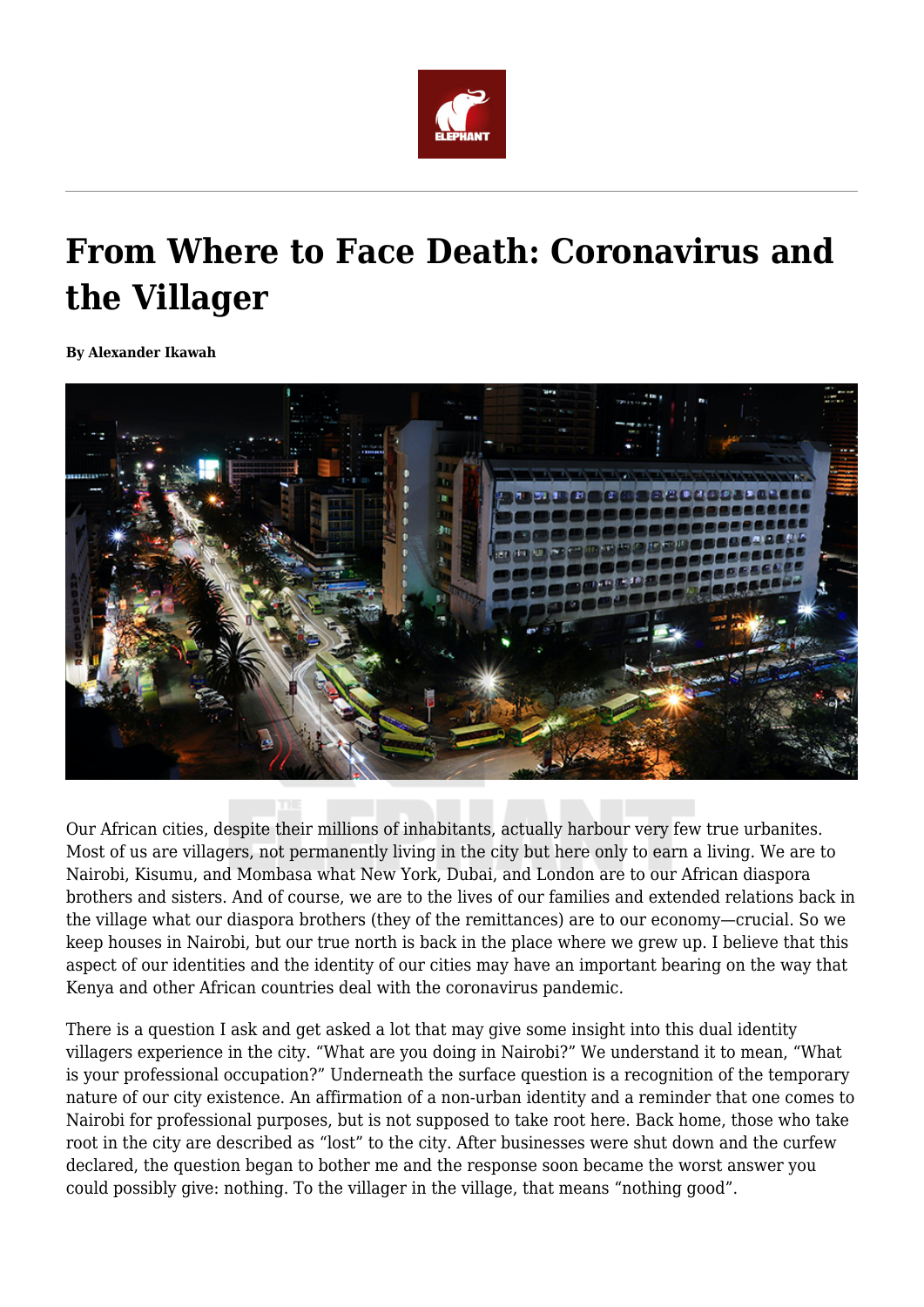Normally, any villager who answers "nothing" to that question is advised to travel home. The coronavirus pandemic demands, however, that you stay away from others, especially those that you love. We have interpreted this to mean "don't travel home". Yet it is costly to do nothing in the city, much more costly than doing nothing at home. And even though you may stay away from the ones you love, can you, can anyone, really stay away from everyone in the city?

The housing block in which I live has been crowded since the government began to restrict movement. Nairobi is like an hourglass in that way; empty downtown Nairobi, and Eastlands housing blocks soon fill up. So the block is buzzing like a beehive all day long now, no off-peak lulls between the parents' comings and goings when house-helps can converse across the balconies. Stop business in the CBD and the house-helps here have no respite from the laundry, the clotheslines above each other, each set of wet clothes dripping onto the one below. Not to mention that, in some parts of Umoja, Kayole, and Dandora, the blocks are six storeys high, all bedsitters, with shared kitchens and ablutions. Yes, there are families in these houses too. I can see COVID-19 smiling quietly to itself, sitting on a conductor's fifty-shilling note as he hands back a woman's change, headed deep into Umoja. How we are playing into danger's hands.

It might be easier to social-distance in the gated estates and large spacious apartments and bungalows of places outside Eastlands. Easier for families that own a car to travel without making contact with hundreds of people every day. It is not so easy in Eastlands. In fact, there are no circumstances there in which it is possible to escape an enemy like coronavirus. Villagers living in this city are completely vulnerable to its broken infrastructure and this vulnerability has taken on a deadly turn because of COVID-19. I'll tell you a story to explain.

My friend Vic Janam, handsome, happy-go-lucky, villager extraordinaire, invited me to his house in Tena for some rest and relaxation one Friday evening. I arrived at his house to find him deeply disturbed.

*"Hebu fungua hiyo tap, observe for a minute, uniambie unaobserve nini",* he said, pointing me to the kitchen ((Please turn on the tap and tell me what you observe) I went. I turned on the tap, water flowed out. I waited. I frowned. I sniffed. I bent towards the tap to smell the water. In the name of Obong'o Nyakalaga, that water smelt like fresh shit. Not slightly, not moderately but pungently.

*"Manze",* he said gravely, *"yaani na hii ndio maji mi hukunywa".* (You mean this is the water I drink?). The sewage had entered into the water supply of the entire block.

Vic moved out. Someone else lives there now, and I am afraid that even though they may be socialdistancing and obeying the curfew, they are still sitting ducks. I can see the coronavirus sharpening its teeth, swimming through the water pipes headed towards Pipeline, or Tena Estate.

My own place is not much better when it comes to water. I spent most of last week strategising my isolation and lockdown and realised that there was a gaping hole in my plans: water. My block, and several others around, gets water once a week over two days if Nyakalaga is smiling, and only for a few hours on Sunday if he is displeased. When I lived by myself, I was able to save water using a large drum. But I have a housemate now, and the drum is no longer enough for any length of lockdown. We have been buying water every week for a while. The water is brought by *mkokoteni*, and although we are lucky to have a water point nearby, when it runs dry, we genuinely do not know where the *mkokoteni* men get their water from. As I set my lockdown budget, the cost of water alone destroyed it; I had not even started listing food items. Many who have managed through sheer privilege to fill their houses with food, and who do not endure the constant water scarcity that we in Eastlands do, are online calling for a lockdown. I can tell you that, for a government without proper plans in place to provide relief, enforcing a lockdown on people with no adequate financial savings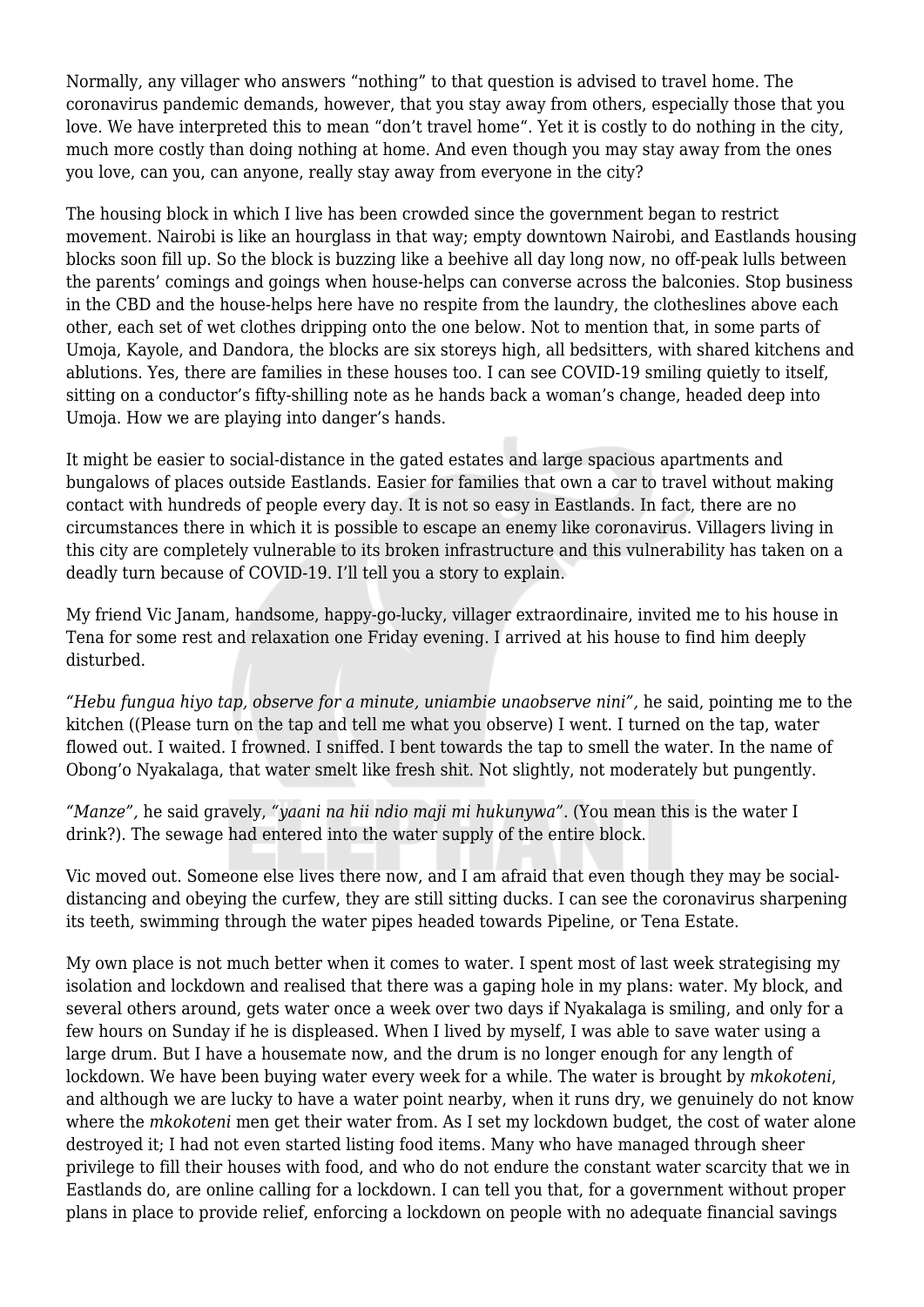and who rely on broken public infrastructure is not a tenable plan. It will expose millions to the flaws and weaknesses of our city infrastructure that now, in a time of COVID-19, could prove fatal if, for instance, a large section of the water supply were to be contaminated; the science says the coronavirus does travel in faeces. I can see that damned coronavirus now, waiting in the sewage, smiling behind its face mask. I do not feel safe. I do not even feel isolated.

And then there is the elephant in the room, or should I say, the elephant in the country; a government no villager trusts anymore. The incumbency has at the moment coopted the opposition and presented itself as a single head, making it collectively even more untrustworthy than its individual parts. The villager normally knows how much to trust their guy, and how much to mistrust the other. Now, with the opposition coopted and few powerful voices offering honest criticism and pushback against possible corruption and bureaucratic mistakes, the villager must take instructions from an inscrutable monolith that has never in the history of its existence truly had our best interests at heart.

I watched footage of people being beaten along Mombasa Road hoping to see a policeman pause to sanitise the tip of his *rungu* but no, it was brutality as usual. If the coronavirus is the enemy we are fighting, what is the point of ordering a curfew then putting (how ironic) the security forces to work spreading the disease? And even as penalties are discussed for people who willfully or otherwise cause the deaths of others through COVID-19, will we see another set of our political leaders accused of crimes against humanity at The Hague if specific outbreaks of COVID-19 are traced to the orders they will have given? And will "their people" defend them? Because that is precisely the scale of suffering careless governance and enforcement of ill-thought-out directives could cause at this critical time. The villager is expected to believe that this monolith cares for them and is doing its best to help them survive this pandemic. Except that we know this is bullshit. We know because the instructions the government is giving are already killing us even before the coronavirus does.

As the Kenyan government fights to contain the coronavirus pandemic, it might do well to broaden its gaze beyond the confines of Nairobi and other cities and towards the villages. As I mentioned earlier, that aspect of our identities and the identity of our cities that embodies this urban/rural duality of residence may have an important bearing on the way in which Kenya and other African countries deal with the pandemic. Those who fight will tell you that where you stand when you face your enemy, the ground you choose, is a critical strategic choice; it can mean life or death. So far, the government seems to have chosen to stay and fight in the cities—in these transitory spaces where the villagers are at a great disadvantage and the government is in almost complete control. Yet we know the enemy left the cities long ago, cases are already popping up out in the countryside.

It seems to me that the choice to wage the war from the cities, primarily Nairobi, is not a strategic choice for the government but rather, the only one. After decades of mismanagement and embezzlement, the country's health system is weak and resources of the kind required to manage the crisis hopelessly inadequate and hopelessly centralised in the cities. The villages are defenceless. How do you choose where to fight from? If we are only as strong as our weakest link, it is time the government casts its eye towards the villages to begin public sensitisation campaigns, training of health personnel, recruitment of volunteers, and equipping the health facilities for containment. So far, its efforts have been feeble at best.

Travelling upcountry from Nairobi is eye-opening, and perhaps a little shocking. Social distancing is a vain hope outside Nairobi city. If the villagers are having trouble with social-distancing in Nairobi, that cosmopolitan space where travellers come from every affected land, upcountry villagers seem completely oblivious to the need for it, moving around and associating mostly without taking any precautions. It seems that outside the city, there is a belief that COVID-19 is still a faraway Nairobi thing, that if it is to come this way, there will be loud warning and ample time to take precautions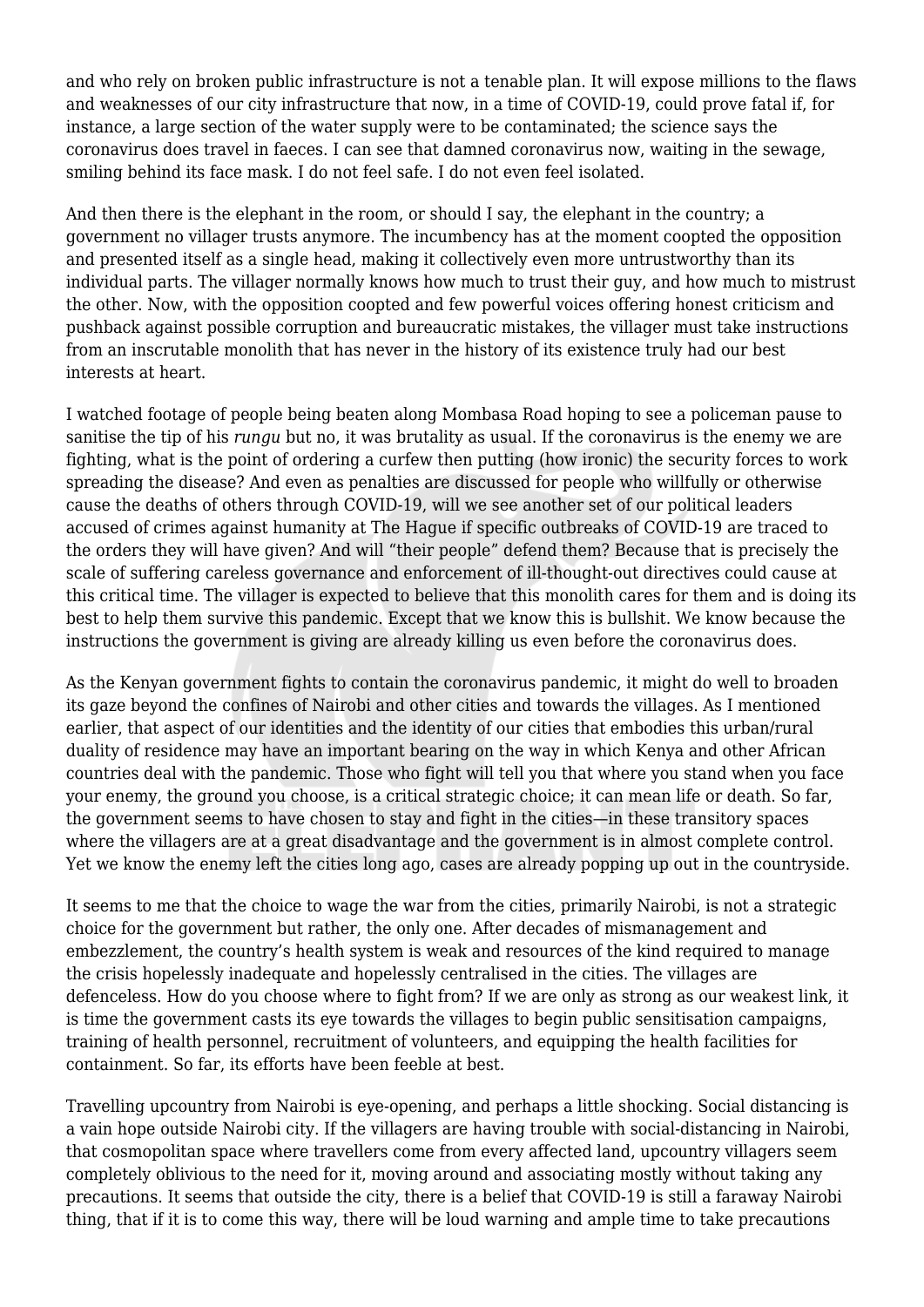and change social habits. From the conductors at Kisumu's bustling terminus, shouting and calling, leaning their faces into the vehicle, to the hawker who came to hiss at my window, touting his wares, "Sweeetsssss, creditsssss, power banksssss", and who recoiled when I hurriedly drew back, clicking his tongue before walking to the next window, they all seem oblivious to the dangers of coronavirus. I could imagine it, that evil bug, sitting on the tip of the hawker's tongue, jumping onto my face with every sibilant hiss. I'm not ashamed to say that I pulled out my little clear plastic bottle and sanitised my face.

As I write this, I'm on my third day of the recommended fourteen days of self-isolation. I came home via Kisumu, travelling in the same vehicle with two young women, cousins, both from the coast. I was sitting in front of them, pretending not to listen to their conversation. They too were running home to face the danger from the comfort of a loving place. The younger one, hair cut short, had been let go in a hurry by a boss who had promised to pay her wages before she travelled. Twice, she lied on the phone to him, asking the driver to turn off the radio and pretending that she was at the bus stop waiting for his cash transfer. He kept promising to pay. Between the calls, she narrated how two days before, she and her colleagues were laid off without warning, with the promise of payment within a day. She had nothing then, not a coin, and realised she would have to travel home immediately. She waited, but the pay didn't come. Broke and desperate, she approached an aunt living at the coast whom she had not visited in a long time to borrow the money for the fare. She narrated how her aunt had told her off for being a bad villager, not visiting until crisis struck. In the end, the aunt bought her a ticket to Nairobi where she received more help from family. She had spent every single coin she could get just covering the distance between her workplace in Mombasa, and the village. I couldn't help thinking that we were leaving behind millions like her, struggling to survive the untrustworthiness of a corrupt government, unscrupulous bosses, violent partners, the uncertainty of lockdown, and the brutality of curfew, without the financial means to make a different choice.

I am in my *simba* now. The only sounds I can hear are the chickens clucking outside, the wind whistling through the trees, the tap-tapping on the iron sheet roof, the cooing of a pair of turtledoves up a tall tree. No neighbours, no gunshots, no sirens, no breaking news on someone else's television making me anxious and tense. I left my house in the city after the curfew was announced and people were clobbered by police on the first night. I headed for the village as soon as I could. So I am home. I feel safe. I feel isolated. I am ready to face the coronavirus now, or just death. It is safer to wait, to fight from here, than in the city.

We must admit as villagers that we occupy the bottom rung in a classist society that is a colonial legacy and that our political elite rely on to continue enriching themselves at our expense. What are we going to do about it? And, more urgently, what are we going to do about the coronavirus? Because here at the bottom of the ladder, we are truly alone; everyone else, even the city's broken infrastructure, perhaps even the water we drink, is our enemy; the government that we call our own certainly is.

As citizens, villagers or not, we must admit that the great wall of state violence and unaccountability behind which our leaders have hidden for so long to misappropriate national resources and enrich themselves and their elite friends must fall. Even up in their ivory towers, the coronavirus now stalks. I can see it, sitting on a deputy governor's shoulder, on a statehouse security man's dirty hand as he opens the limousine door, I can see it waiting to meet the president, as it did the British prime minister.

Until the government proves otherwise with its actions, most of us city villagers are deeply vulnerable, not just to COVID-19, but also to a predictable oncoming wave of crime, hunger, and police brutality. Tragically, these are things we are used to, but the circumstances of this pandemic